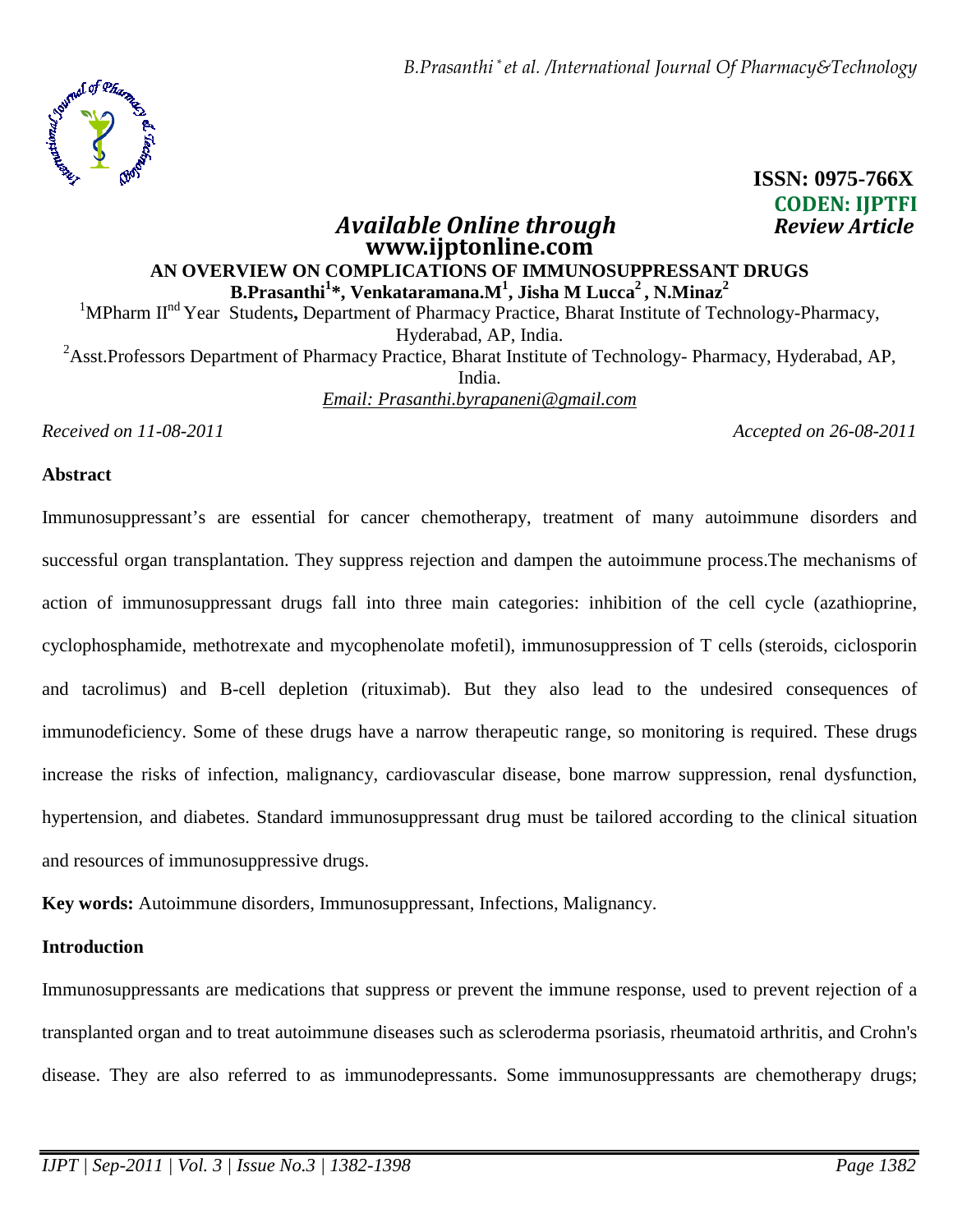*B.Prasanthi \* et al. /International Journal Of Pharmacy&Technology* however, when used to treat autoimmune diseases, the dose is lower than when used in chemotherapy to treat cancer or organ transplant patients. Many of the currently available immunosuppressant's are developed for use in oncology or transplantation. As this treatment is potentially life-saving desperate measures can be justified. However, there are now over 80 autoimmune diseases and several common allergic conditions in which immunosuppressant's could play a role although they may be life-saving  $[1]$ .

In the early days of immunosuppression therapy in transplatation was rather broad and nonspecific, mainly using high-dose corticosteroids and azathioprine. There after we progressively narrowed the target of immunosuppressive strategy starting with polyclonal antibodies. The introduction of cyclosporine, and tacrolimus further narrowed the target on the T-cell pathways. Later mycophenolate mofetil progressively took the place of azathioprine with its higher lymphocyte specificity and sirolimus and interleukin-2 receptor antibodies were introduced. In this field in constant movement the aim is to find a drug or a regimen that provides optimal immunosuppression therapy with minimal side effects, in other words to find the right balance between over immunosuppression and under immunosuppression therapy  $[2]$ .

Advances in transplantation and the treatment of immune disorders have paralleled the development of immunosuppressant drugs. While the newer drugs are associated with superior efficacy, this may come at the cost of a greater incidence of opportunistic infections and malignancy, and adverse effects such as chronic allograft nephropathy,

hyperglycaemia and hyperlipidaemia. Accurate concentration monitoring of cyclosporin, tacrolimus, sirolimus, everolimus and probably mycophenolate is necessary to improve outcomes and minimise toxicity<sup>[3]</sup>.

#### **Complications of immunosuppresants:**

In Long term immunosuppressive therapy, the significant risk factor are infections, malignancy, Cardiovascular risks, bone marrow suppression, renal dysfunction, hypertension, diabetes mellitus, hyperlipidemia, Obesity, osetoporosis. As more immunosuppresents come in to use in various combination regimens are being used to reduce the toxicity.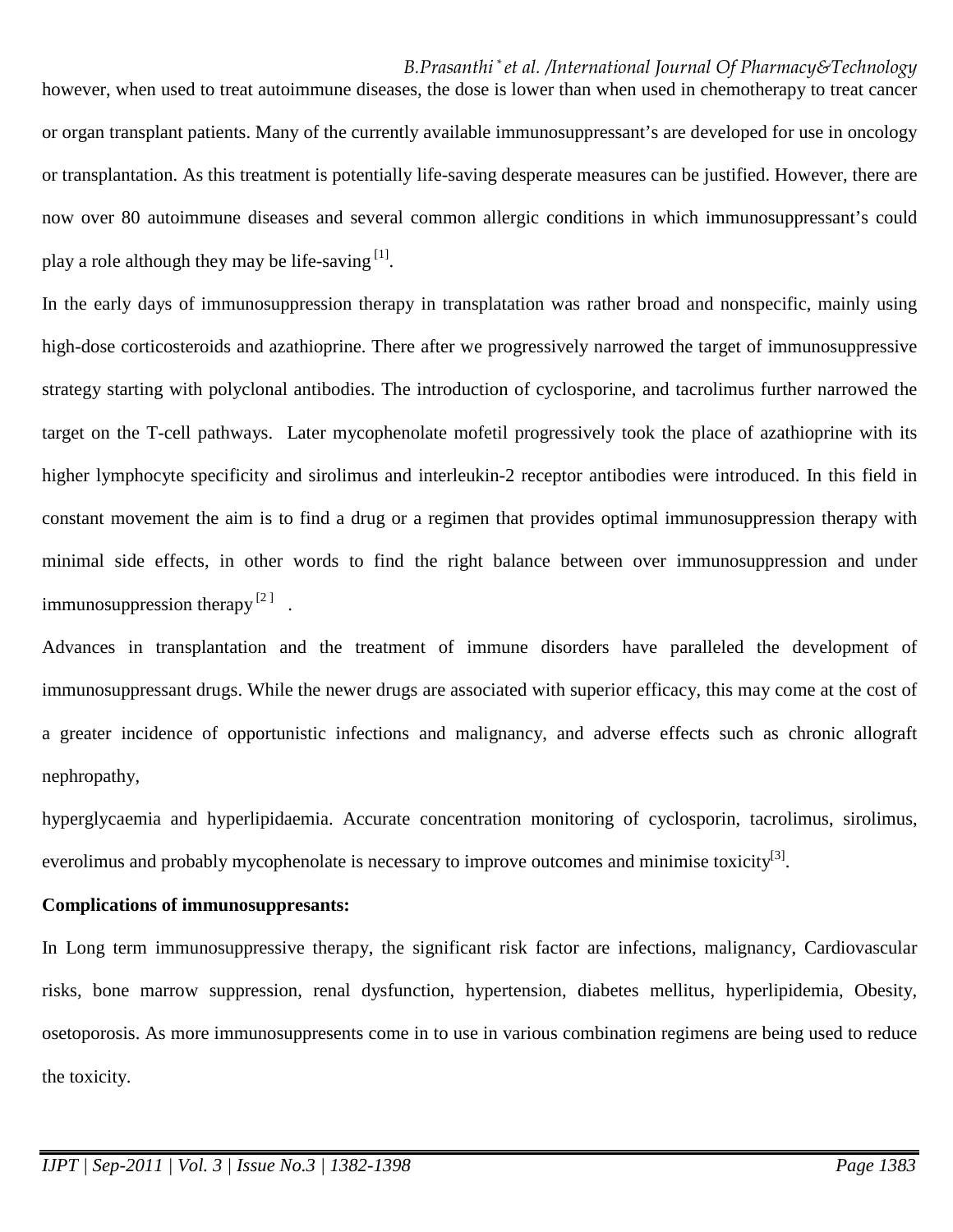#### **Malignancy**

Basically all drugs that affect the immune system carry a possible risk of tumours of various kinds. Firstly many immunosuppressive agents are mutagenic and some have been shown to be frankly carcinogenic. Second, it has been shown experimentally viral oncogenesis that may be potentiated by various immunosuppressive agents. Thirdly, immunosuppressants would be expected to facilitate the growth of those tumours that possess tumour-specific antigens<sup>[3]</sup>. It has been clearly demonstrated that the risk of cancer in transplant recipients is higher than in the general population<sup>[4,5]</sup>. Although the common types of cancer in the general population, such as carcinomas of the lung, prostate, and breast are not increased in transplant patients, certain cancers that are uncommon in the general population such as lymphomas, skin cancers, and Kaposi sarcoma occur more often in transplant recipients<sup>[6]</sup>.

A large UK-Austral-asian study showed that, compared to the general population, transplant patients had a relative risk (RR) of 49.4 of developing lymphoma, while a group of non-transplant patients treated with immunosuppressive had a RR of  $11.8^{[7]}$ . The study was later extended to include 643 rheumatoid arthritis (RA) patients receiving immunosuppressive<sup>[8]</sup>. This group had a RR of 13.0 of developing lymphoma. The risk was the same for azathioprine or cyclophosphamide therapy. There were also reports of RA patients treated with chlorambucil having the risk of developing neoplasm of the immune system  $(NIM)^{9}$ . One of the trial reported that the adult patients, one in the cyclosporine group died of brain lymphoma and four in the same group died of other malignancies, including osteosarcoma, recurrent cardiac rhabdomy sarcoma, lung carcinoma, and testicular embryonal cell carcinoma<sup>[10]</sup>. Azathioprine(was the first drug to be investigated with regards to enhancing lymphoma risk in RA. An association between azathioprine therapy and Non-hodgkin's lymphoma (NHL) had first been noted in transplant patients. The Canadian registry of azathioprine use reported an 8-fold increased risk of lymph proliferative disorders based on four cases in 530 patients  $[11]$ .

Immunosuppressive treatments have a clear effect on cutaneous carcinogenesis. The risk of skin cancer is increased in patients treated with immunosuppressive agents. This is well documented in organ transplant patients. The role of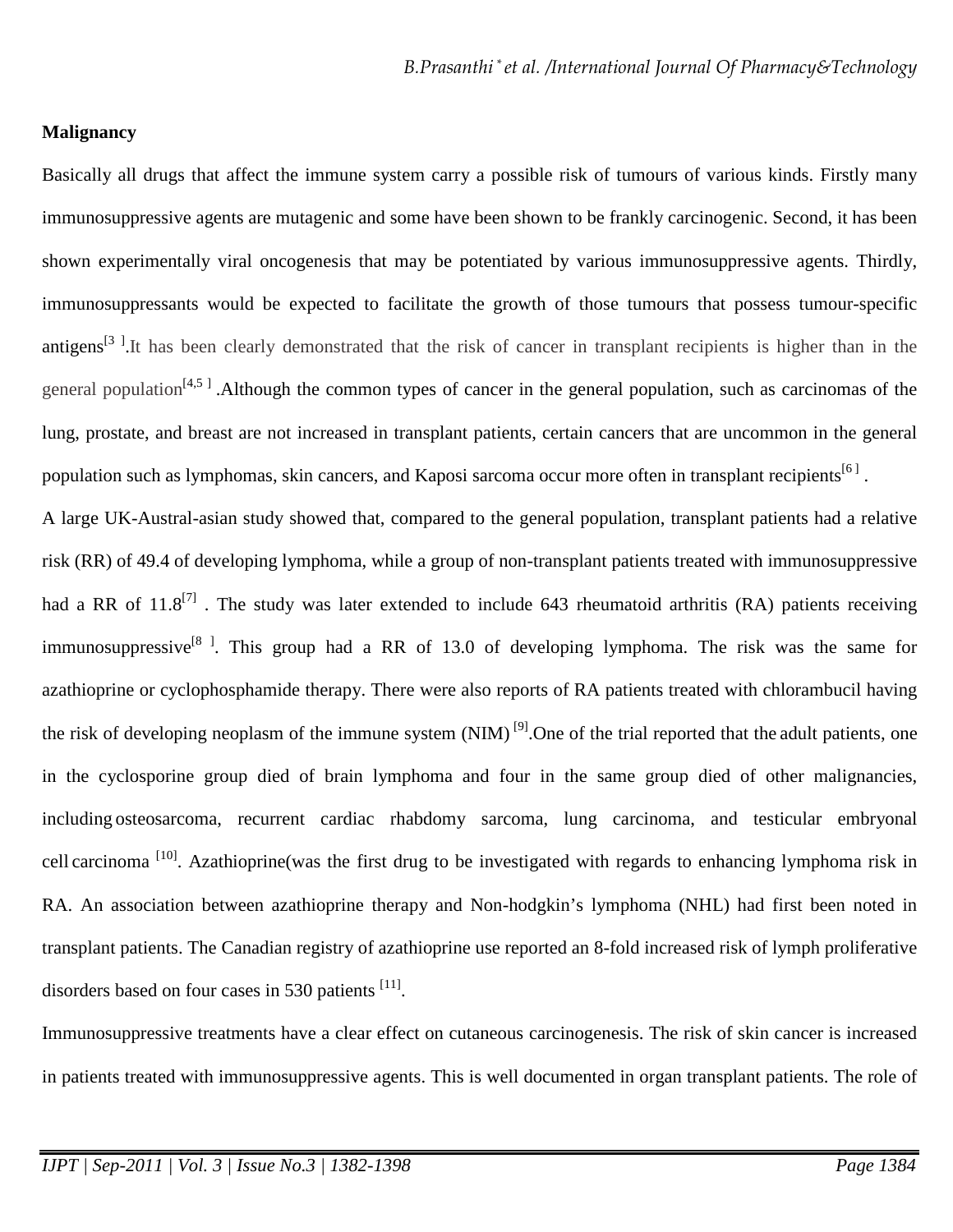*B.Prasanthi \* et al. /International Journal Of Pharmacy&Technology* cyclosporine is controversial. Some studies have shown that cyclosporine based immunosuppression increases the risk of squamous cell carcinoma more than combination treatments (azathioprine and prednisone)  $^{[12,13]}$ . Another trial also suggested the same that the most common skin cancers are squamous cell carcinoma and basal cell carcinoma, which cover over 90 per cent of all skin cancers in this group  $[14,15]$ . Danpanich et al. reported 11 colorectal malignancies (12.6%) in 87 renal transplant recipients. The authors identified that the risk of cancer in renal transplant recipients increases significantly by age at transplantation, pretransplant splenectomy, a history of invasive cancer pretransplant, and Cigarette smoking<sup>[16]</sup>.

#### **Diabetes mellitus**

Immunosuppressants such as corticosteroid, cyclosporine or tacrolimus may be responsible for raising blood glucose levels. The cause of corticosteroid related post transplanted diabetes mellitus (PTDM) was assumed to be the stimulation of gluconeogenesis and the impairment of glucose uptake by muscle and adipose tissues, which would lead to insulin resistance. Some researchers indicated that the incidence of PTDM Correlated with the dosage of corticosteroids and may reach as high as  $46\%$ <sup>[17]</sup>. The risk of developing PTDM was 5% per 0.01 mg/kg/day of increase in predinisolone<sup>[18]</sup>.During the cyclosporine era, the incidence of PTDM decreased t o  $3\%$ -20% <sup>[19,20]</sup>. The diabetogenic effects of cyclosporine and tacrolimus probably resulted from the drug interaction with corticosteroid. Cyclosporine and tacrolimus both might competitively inhibit the hepatic metabolism of corticosteroids which would increase the side effects of corticosteroids. However, some investigators illustrated that it was possible to increase blood glucose levels by taking cyclosporine alone  $[21,22]$ .

Several researchers revealed that the mechanism of cyclosporine induce hyperglycemia in probably involved in the reduction of insulin production, inhibition of insulin secretion and decrease of pancreas' ß-cell volume<sup>[23,24]</sup>.Yoshimura et al compared the influence of two different types of immunosuppressive regimens on blood sugar in renal transplant recipients. The results showed that the incidence of PTDM was significantly higher in patients using the regimen of cyclosporine plus prednisolone, rather then patients using the regimen of azathioprine plus prednisolone (17.1% vs. 12.8%;  $P < 0.05$ ). In addition, the incidence of PTDM in patients receiving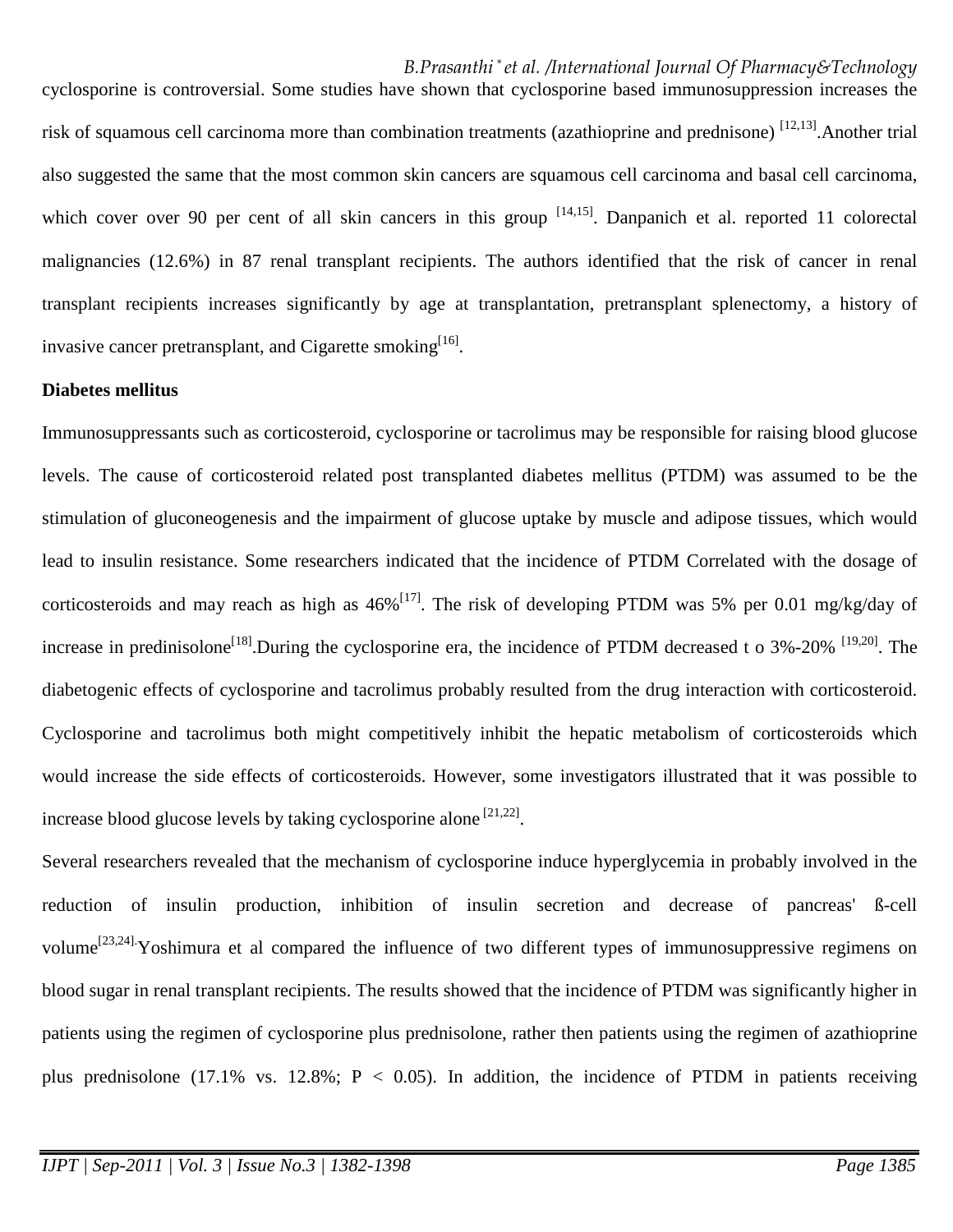#### *B.Prasanthi \* et al. /International Journal Of Pharmacy&Technology*

cyclosporine correlated with higher cyclosporine trough levels  $(>350 \text{ ng/Ml})$ <sup>[21]</sup>. In a study prevalence of new-onset insulin-dependent diabetes mellitus was the same in adults in both the tacrolimus (26%) and Cyclosporine (22%) groups. New-onset insulin-dependent diabetes mellitus developed in one of 50 pediatric patients receiving tacrolimus <sup>[10]</sup>. The mechanism of hyperglycemia induced by tacrolimus was similar to cyclosporine, which could be contributed to the low insulin secretion and increase in insulin resistance. Maes et al analyzed the incidence of PTDM in 139 renal transplant recipients, and indicated that the incidence of PTDM was 32%. In their study, the tacrolimus trough level (>15 ng/mL) was one of the most important risk Factors<sup>[25]</sup>. The U.S. Multi center Phase III Trial of tacrolimus therapy in kidney transplantation revealed an increased incidence of PTDM among patients receiving tacrolimus compared with cyclosporine 1 year of follow-up (19.9% vs. 4.0%, respectively, P\_0.001)<sup>[26]</sup>.

## **Hypertension**

Hypertension (HTN), defined as a systemic BP >140/90, is prevalent in >70% of transplant recipients <sup>[27]</sup>. HTN is a risk factor for allograft failure, death with a functioning allograft, atherosclerotic cardiovascular disorder, and disorders of cardiac function. The pathogenesis of HTN in transplant recipients is linked to pre-transplantation including pre-transplant HTN, the type of primary kidney disease, and excess renin output from native kidneys.

Some studies proven that HTN was significantly lower before the introduction of CNI<sup>[28,29]</sup>. CNI cause afferent arteriolar vasoconstriction by sympathetic stimulation and by up regulation of the local renin-angiotensinaldosterone system <sup>[30, 31]</sup>. CNI also decrease vasodilator prostaglandins and nitric oxide and increase vasoconstrictor cytokines <sup>[32, 33]</sup>. Calcineurin inhibitor treatment increased salt and water absorption, and increased sympathetic activity, which contributes to the development of hypertension. Fluid retention due to prednisone therapy may also be of some importance. In a study they suggest that prevalence of new-onset hypertension in adults in the tacrolimus and cyclosporine groups was 47% (39/83) and 84% (80/95). In the pediatric group, 10% of the patients treated with tacrolimus had hypertension<sup>[10]</sup>.

Cyclosporine-induced hypertension may develop from a variety of sources, including vascular dysfunction owing to direct cytotoxic effects on the endothelium, direct contractile effects on vascular smooth muscle cells, impaired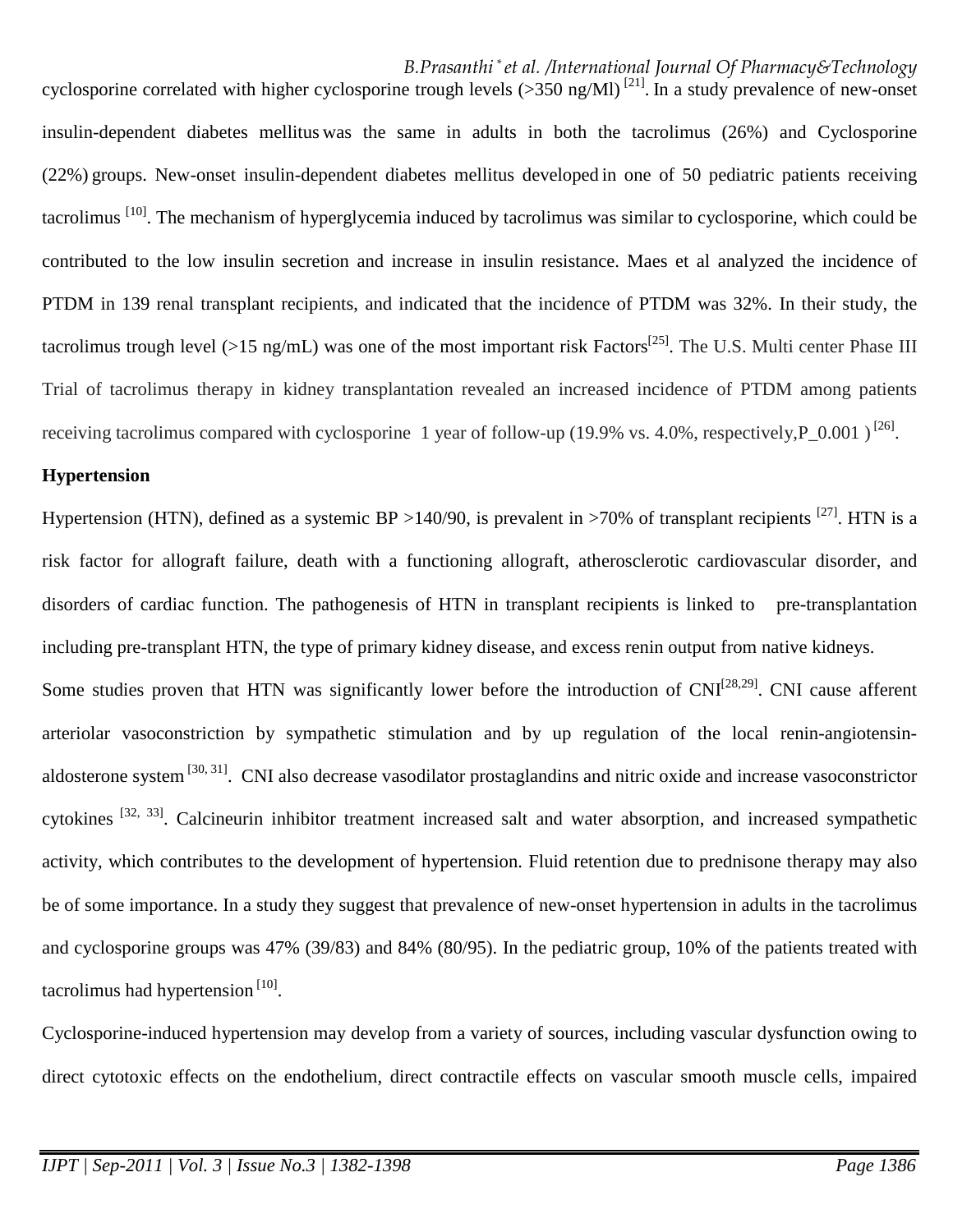*B.Prasanthi \* et al. /International Journal Of Pharmacy&Technology* nitric oxide (NO) release. One explanation for the lower rates of hypertension with Tacrolimus use is that, in contrast to Cyclosporin, Tacrolimus does not induce significant endothelin(ET-1) production by the endothelium<sup>[34,35].</sup> In a muliti-centered trail that enrolled 85 patients this reports hypertension with TAC 48% and CSA 71% <sup>[36]</sup>.

## **Hyperlipidemia**

Dyslipidemia is present in 50 to 60% of kidney transplant recipients. The KDOQI guidelines recommend that all adult and adolescent transplant recipients be tested for dyslipidemia (complete fasting lipid profile including total cholesterol, low density lipoprotein (LDL), high density lipoprotein (HDL), and triglycerides) [37]. Dyslipidemia is clearly linked to the use of corticosteroids, CNI, and sirolimus. Compared with cyclosporine, tacrolimus has been associated with better lipid profiles, whereas sirolimus has been associated with a greater incidence and severity of dyslipidemia. The major adverse effects of Sirolimus include hyperlipidemia with hypertriglyceridemia and increased LDL cholesterol. Hypercholesterolemia and hypertriglyceridemia are at least partially responsive to dose reduction <sup>[38]</sup>. Sirolimus alters the insulin signaling pathway so as to increase adipose tissue lipase activity and/or decrease lipoprotein lipase activity, resulting in increased hepatic synthesis of triglyceride, increased secretion of very low density lipoprotein (VLDL), and increased hypertriglyceridemia.

# **Cardiovascular risk**

A large cohort study has shown that even after adjustment for known covariates, the relative risk for cardiovascular events in patients receiving high-dose glucocorticoids was 2.56<sup>[39]</sup>. The risks of individual outcomes such as death, heart failure, myocardial infarction, stroke and transient ischaemic attacks are all significantly higher for those prescribed high-dose glucocorticoids. Tight control of cardiovascular risk factors is therefore essential for those taking corticosteroids. A cardiovascular disease event in a transplant recipient may be the result of a pre transplantation disease process, a direct effect of immunosuppressant medications**.** Several investigators have demonstrated that CNI exposure leads to endothelial dysfunction. Clinical studies have shown that Cyclosporin treatment results in endothelial dysfunction in transplantation patients, finding impairment of fore arm blood flow in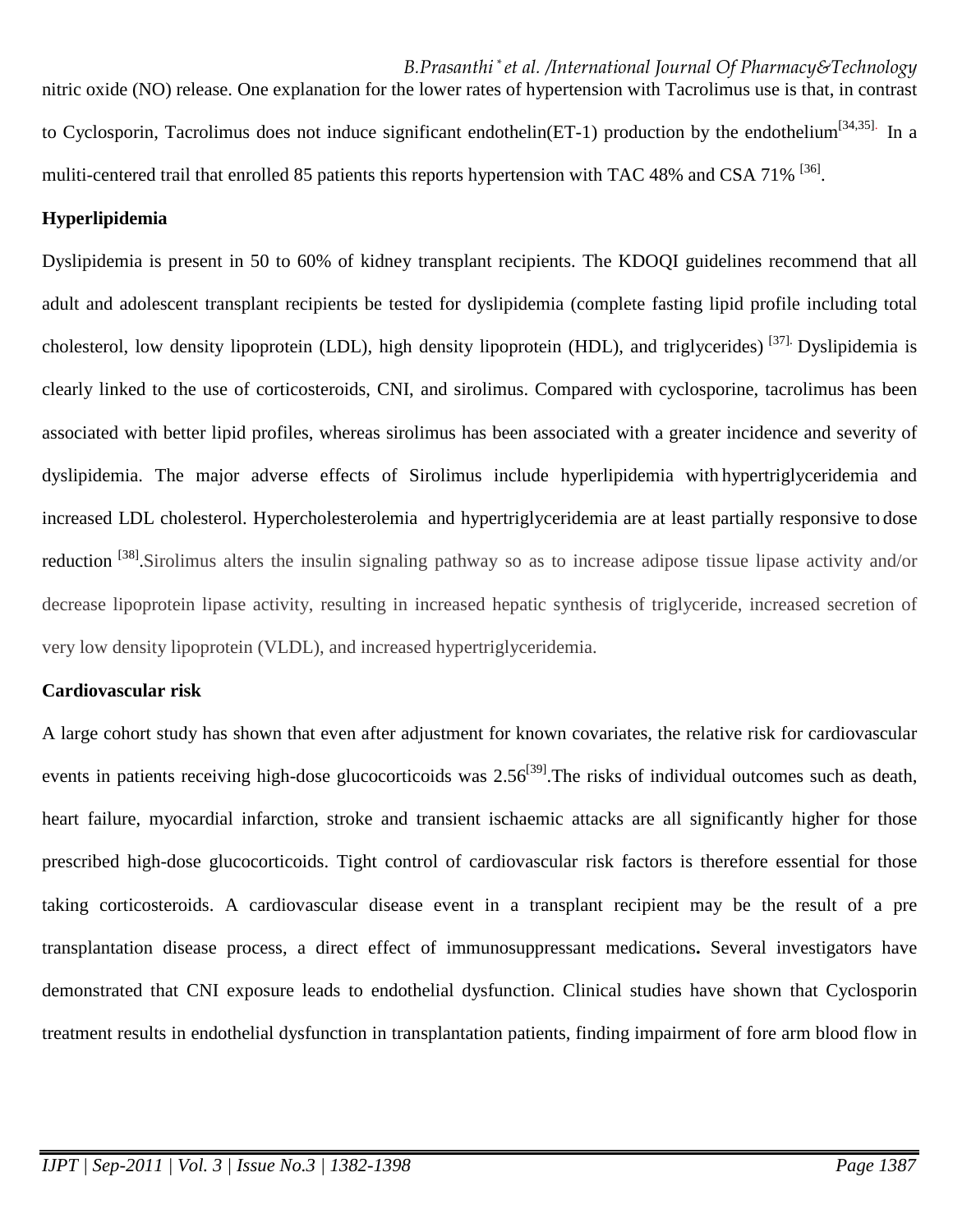*B.Prasanthi \* et al. /International Journal Of Pharmacy&Technology* patients give Cyclosporin compared with controls<sup>[40-43]</sup>. cardiomyopathy with progression to severe hypertrophic obstructive

cardiomyopathy and congestive heart failure in some patients has also been noted in liver and/or bowel-transplant recipients receiving tacrolimus<sup>[44]</sup>. Azathioprine and mycophenolate mofetil (MMF)<sup>[45-47]</sup> have the lowest adverse cardiovascular risk/toxicities of the currently available immunosuppressive agents. This has recently been high lighted for MMF in the results of the latest cardiac trial  $^{[48]}$ . Cyclosporin causes contraction of small arteries, probably by damaging the endothelium, with subsequent imbalance in the synthesis/release of vasodilatory and vasoconstrictions substances, sirolimus have a vasodilatory effect: endothelium dependent vasodilation is increased<sup>[49]</sup>.

#### **Nephrotoxicity**

Long-term treatment with calcineurin inhibitors causes a reduction in renal function. That is more rapid during the first year post-transplantation and slower during the following years. The reason for this renal impairment is the vasoconstriction of preglomerular afferent arterioles due to increased-sensitivity vasoactive constrictors, such as endothelin and thromboxane. The trial by Grimmand colleagues agrees that there is not much difference, but notes that the incidence of kidney disorders over time is slightly lower with tacrolimus than Cyclosporin [49]. Kobashigawa and colleagues 5-year results comparing tacrolimus to cyclosporin microemulsion found significant decreases in creatinine levels of patients taking tacrolimus compared with those taking cyclosporin, although the authors noted that the number of patients requiring hemodialysis over the 5-year period was similar between groups<sup>[51]</sup>. The adverse effects of cyclosporine are many owing in part to the ubiquitous tissue distribution of cyclophylins. Nephrotoxicity has been the greatest concern. Its incidence has been reported between 40% and 70% <sup>[52]</sup>. Acute nephrotoxicity occurs secondary to intrarenal vasoconstriction and is reversible. Chronic nephrotoxicity is likely a long-term secondary sequela of persistent renal vasoconstriction and ischemia and is irreversible with obliterative vasculopathy and interstitial fibrosis on histology. Bryan d. Myers et al conclude that continuous CSA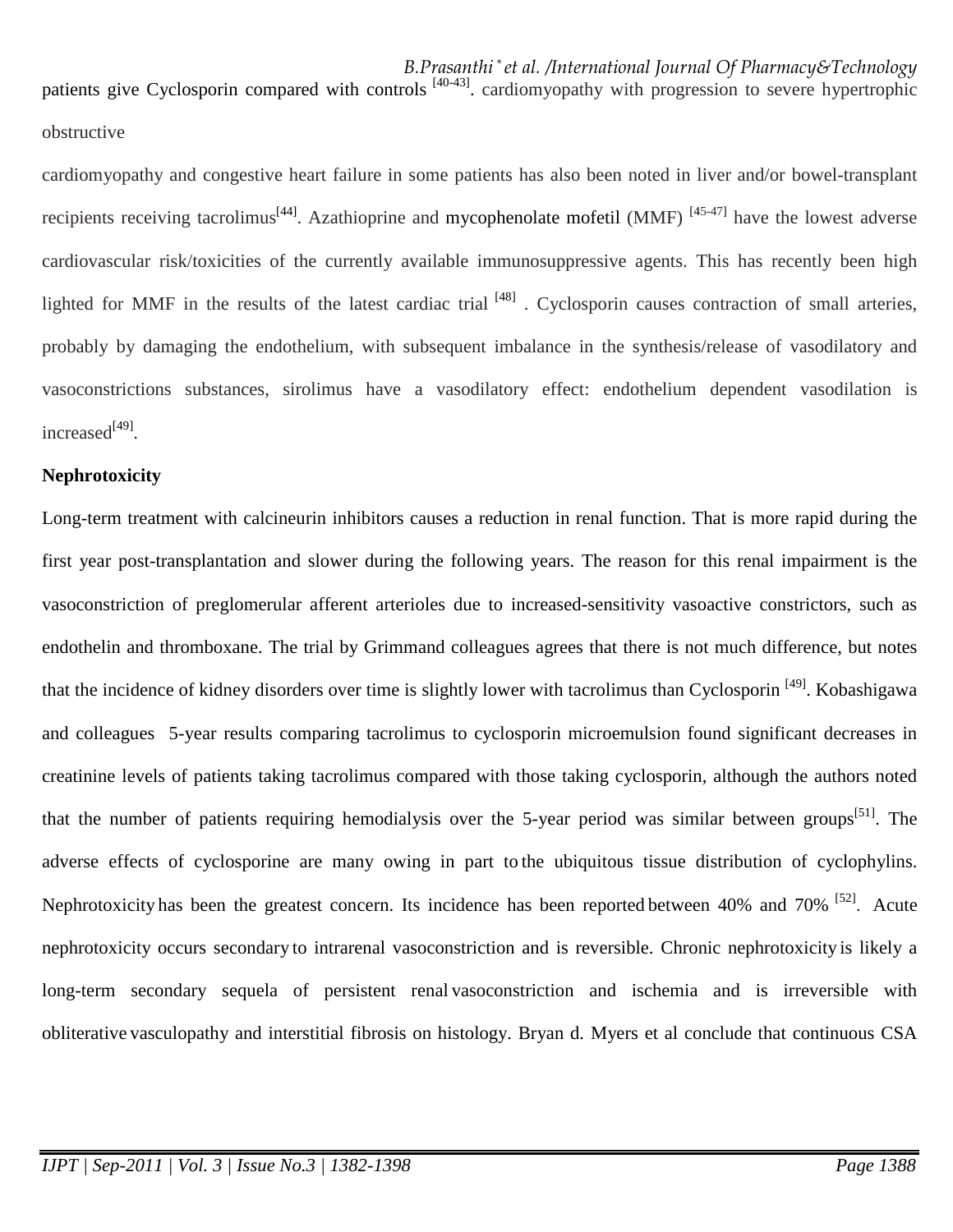*B.Prasanthi \* et al. /International Journal Of Pharmacy&Technology* therapy for more than 12 months causes a chronic injury to renal micro vessels that is rarely reversible and potentially progressive<sup>[53]</sup>.

# **Hepatotoxicity**

A study reports that immunosuppressant like Azathioprine related hepatotoxicity is defined as Alanine aminotransferase (ALT) and/or gamma glutaryl transferase(GGT) levels greater than 5 times the upper normal limit, or Alkaline phosphatase (ALP )levels greater than 3 times the upper normal limit, excluding viral hepatitis. When withdrawing AZA or reducing the dose, the above indexes recover to normal  $[54]$ . Hepatotoxicity occurs with methotrexate at a frequency of 1 per 35 patient years. It is usually associated with a cumulative dose of at least 1.5 g. Alcohol is a major risk factor and should be avoided. The general practitioner should enquire regularly about the patient's alcohol intake. Coexisting hepatitis B and C also increases the risk of hepatotoxicity. The current recommendation is for 1–3monthly monitoring of liver function. Liver biopsy is indicated if six of twelve tests are abnormal<sup>[55]</sup>.

## **Marrow suppression and cytopenia**

Bone marrow suppression is a common dose-limiting toxicity for most of the immunosuppressive drugs; Candy et al. reported a dose reduction of azathioprine (AZA) due to a leukocyte count of less than  $4 \times 10^9/\text{I}$  in 13 of 33patients. All returned to white cell count levels of above 4 x  $10^9/1$  after dose reduction. No-one had to discontinue the treatment<sup>[56]</sup>. A severe leukopenia, thrombocytopenia or anaemia or a combination can be the result. Present reported a leukopenia of less then 2.5 x  $10^9/1$  in 2% of the patients treated with 6-Mercapto purine 1.5mg/kg/day<sup>[57]</sup>.Marrow suppression with neutropenia is common after six weeks of Cyclophosphamide treatment. For Sirolimus and everolimu*s* therapeutic drug monitoring is essential because of the risk of toxicity such as anaemia, leucopenia and thrombocytopenia<sup>1</sup>. A study reports therapy with corticosteroids induced dose-dependent lymphocyte depletion. Concomitant application of cytotoxic disease modifying drugs and corticosteroids caused an additive effect on lymphocytopenia, Patients receiving chronic immunosuppressive therapy can develop severe lymphopenia that cause susceptive to infections<sup>[58]</sup>.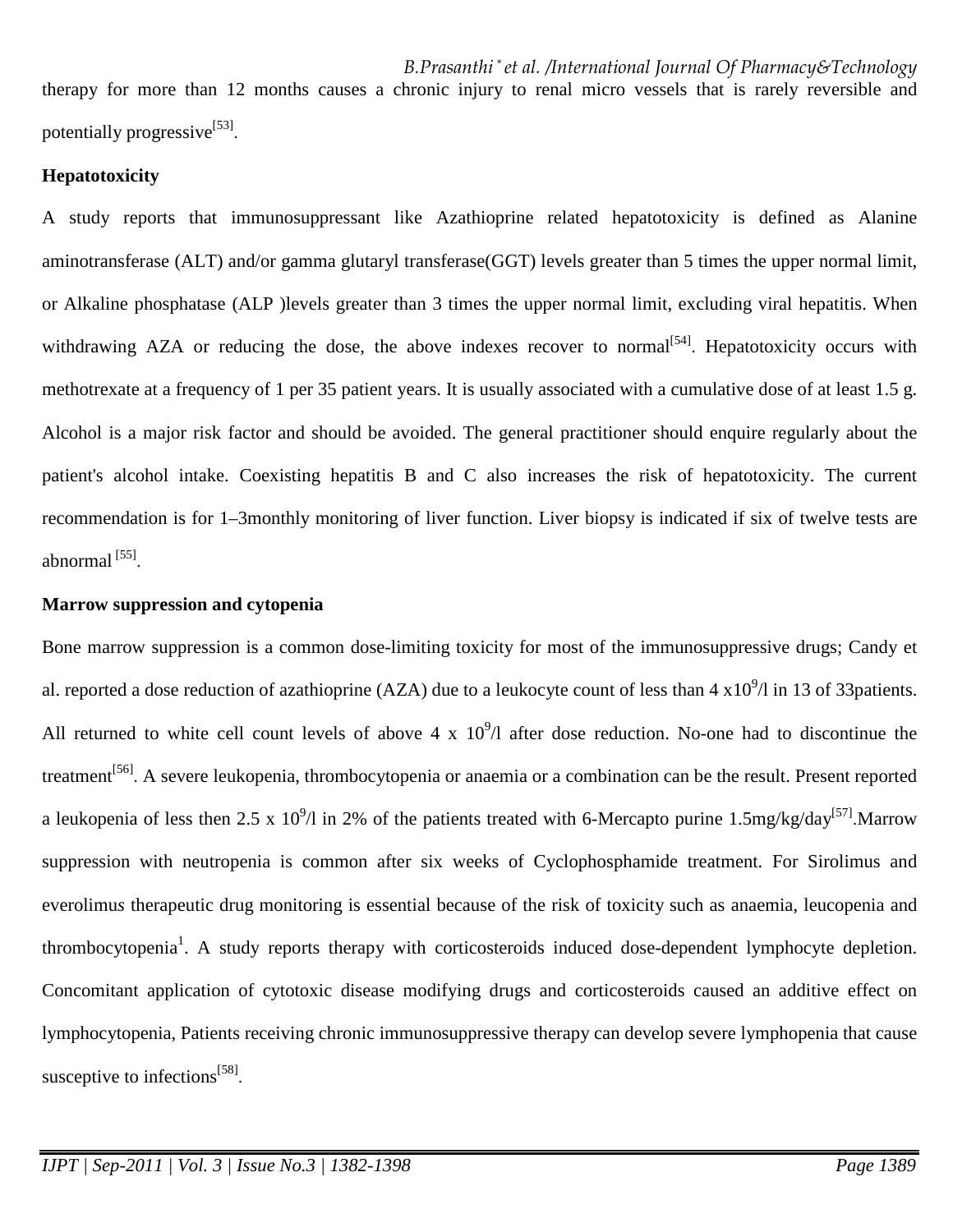## **Infections**

All immunosuppressive drugs have an on specific and extremely heterogeneous mechanism of action, but their main consequence and side-effects are infection. Patients may be infected by common community-acquired and opportunistic organisms. The risk of infection increases with the degree of immunosuppression. Infections with pneumocystis irovecii, nocardia, aspergillus, cryptococcus and reactivation of Varicella zoster, herpes simplex, cytomegalovirus, hepatitis Band C as well as tuberculosis are common immunosuppressed

#### **Viral infection**

Infections with cytomegalovirus (CMV) and herpes viruses are very common in transplant recipients. CMV infection occurs in a large proportion of transplant patients and is the most common viral cause of clinical disorders in these patients. In one of the large studies, tissue-invasive CMV, not specified for site, was diagnosed in6.8% of CSA and 9.3% of TAC patients<sup>[59]</sup>. In the US trial, tissue-invasive CMV disease was more common in the MMF groups, with rates of 7% for azathioprine (AZA) group, 11-12% for MMF<sup>[60]</sup>.

# **Bacterial infection**

Viale et al through his study found that bacteria (in particular Enterobacteriaceae, non-fermenting Gram-negative bacilli and Enterococcus spp) and Candida spp are a frequent cause of urinary tract infection in the early posttransplantation phase <sup>[61]</sup>. A study suggests that the use of newer immunosuppressive agents in recent years is associated with some changes in the epidemiology of post-transplant infections. 127 infections were reported in 65 patients, consisting of urinary tract infection (UTI) (47%), viral infections (17%), pneumonia(8%), and surgical wound infections (7%).UTI was the most common infection in all post-transplant periods. Enterococcus spp. (33%) and Escherichia coli (21%) were the most prevalent uro pathogens<sup>[62]</sup>. Tuberculosis is a common infection of renal transplant recipients in developing countries. The peak incidence is after the first year of transplantation and mortality is considerable. Renal transplant recipients are more prone to develop this infection, the risk being nearly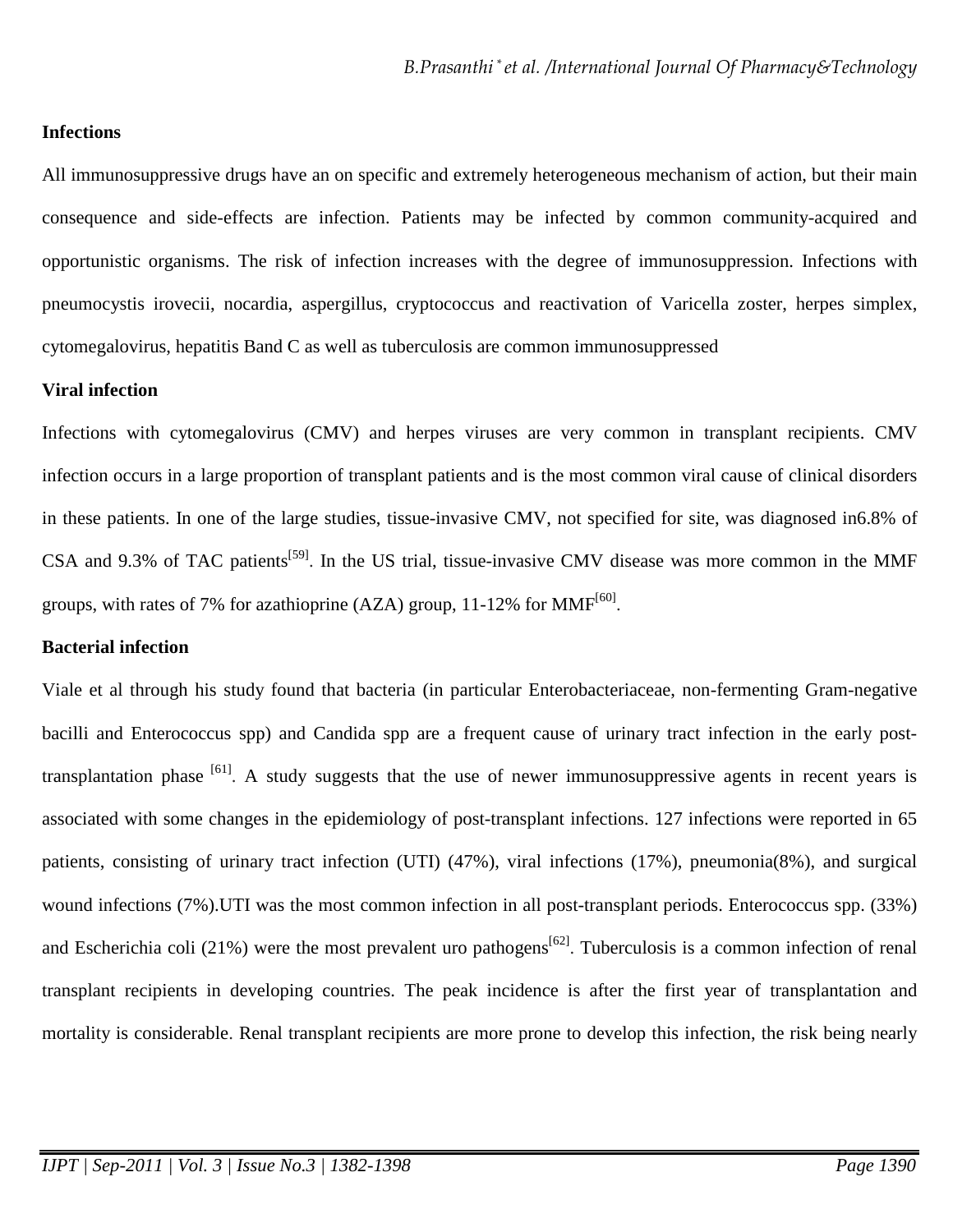*B.Prasanthi \* et al. /International Journal Of Pharmacy&Technology* 50 times higher than in the normal population Tuberculous and atypical mycobacterial infections are rare, comprising less than 2% of pneumonias in the transplant recipient  $[63, 64]$ .

## **Fungal pathogens and protozoa**

Another consequence of immunosuppression is susceptibilty to infection by protozoan or metazoan parasites. Microspo-Idia is obligate intracellular protozoan parasites. Gumbo *et al.* described four cases in which microsporidial infection led to unexplained chronic diarrhea, fatigue, and weight loss in solid organ transplant recipients<sup>[65]</sup>. The incidence of invasive fungal infection in solid organ transplantation is 5–50%. Colonization with Candida species is most common, occurring in the early period post-transplant but rarely causing pneumonia. In contrast, Aspergillus species, with an incidence of 18–22%, represents the classic opportunistic fungal infection<sup>[66]</sup>. The study of Infections in Renal Transplant Recipients was conducted at MS Ramaiah Hospitals, Bangalore reports that Urinary tract infection (36.11%) was the most common infection seen in the post-transplant period followed by candidiasis (16.62%). Candidiasis was statistically found more in diabetics compared to non-diabetics in the pretransplant period  $(p < 0.01)^{\lfloor 67 \rfloor}$ .

# **Conclusion**

Immunosuppresant are now established as targeted therapies for malignancies, transplant rejection, autoimmune and infectious diseases, as well as a range of new indications. However, administration of immunosuppressants is also associated with significant adverse effects and toxicity. Health professionals involved in the patient's management need to be vigilant and proactive in preventing monitoring and managing adverse effects. This surveillance may need to continue long after the drugs have been stopped. Ultimately, clinicians must decide the best means of optimizing therapy for individual patients based on risk factors such as rejection, delayed graft function, and other adverse events such as diabetes mellitus, hypertension, dyslipidemia and cosmetic changes. By assessing the risks for each individual patient, the physician can choose the most appropriate immunosuppressive initially and adjust the regimen accordingly to provide optimal immunosuppression.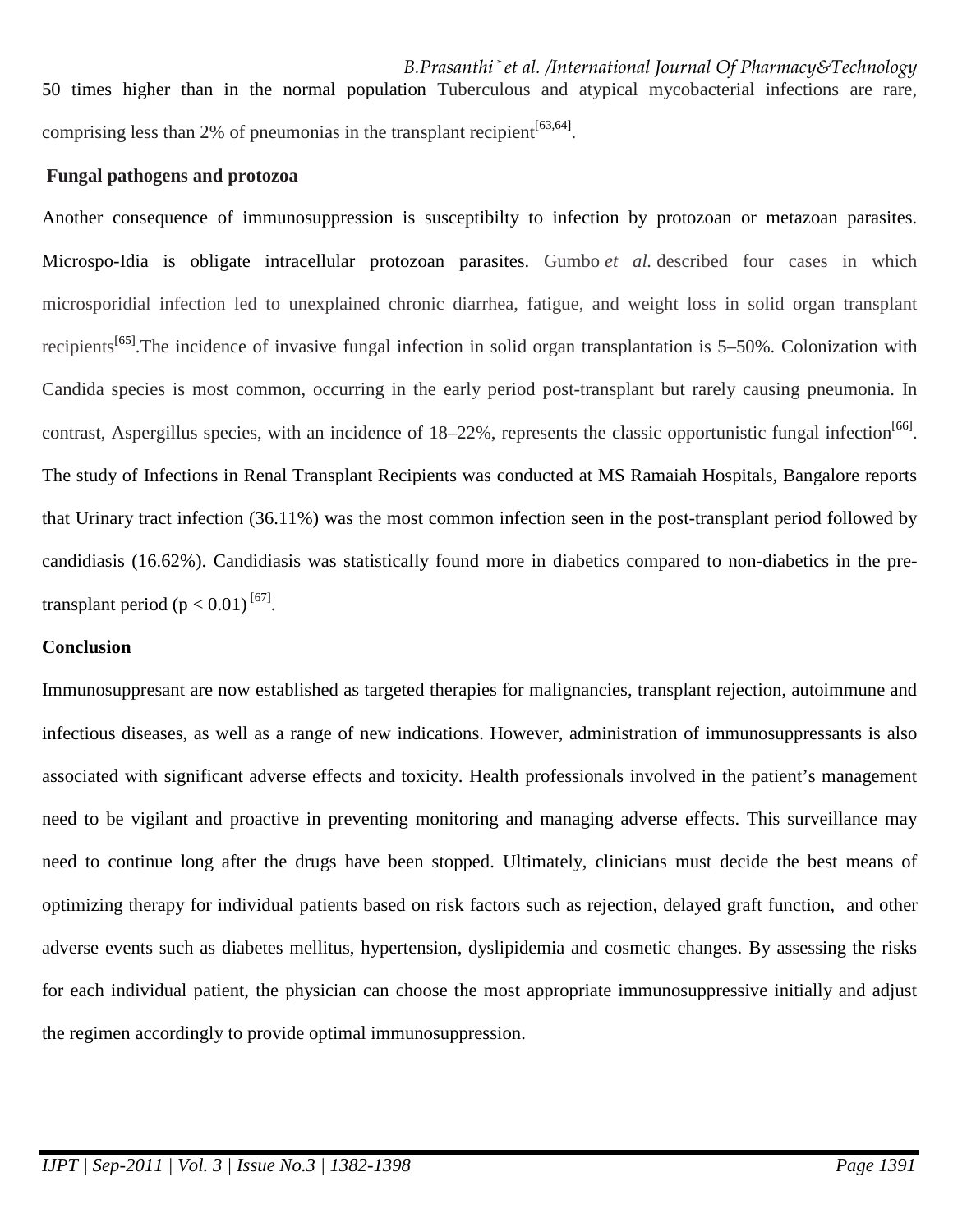#### **References**

- 1. Paul Trevillian*,* Immunosuppressant clinical applications. Australia Prescriber. 2006;2: 9102-108
- 2. Xavier M. Mueller, Drug Immunosuppression Therapy for Adult Heart Transplantation. Part 1: Immune Response to Allograft and Mechanism of Action of Immunosuppressant's. Ann Thorac Surg. 2004; 77: 354–62.
- 3. Peter Pillans*,* Immunosuppressants mechanisms of action and monitoring. Australia Prescriber. *2006; 29:99– 101.*
- 4. Gaya SBM, Rees AJ, Lechler RI, Williams G, Mason PD, Malignant disease in patients with long-term renal transplants. Transplantation. 1995:59: 1705–1709
- 5. Brunner FP, Landais P, Selwood NH Malignancies after renal transplantation: The EDTA-ERA registry experience. Nephrol Dial Transplant. 1995;10: 74–80
- 6. J. Harold Helderman and Simin Goral Gastrointestinal Complications of Transplant Immunosuppression. J Am Soc Nephro. 2002; 13: 277–287
- 7. Kinlen LJ, Sheil AG, Peto J, Doll R. Collaborative United Kingdom-Australasian study of cancer in patients treated with immunosuppressive drugs. Br Med J .1979; 2:1461–6.
- 8. Kinlen LJ. Incidence of cancer in rheumatoid arthritis and other disorders after immunosuppressive therapy. Am J Med .1985; 78:44-9.
- 9. Renier J-C, Bregeon Ch, Bonnette Ch et al. Le devenir des sujets atteints de polyarthrite rhumatoide et traits par les immunodepresseurs entre 1965 et 1973 inclus. Rev Rhum .1978;45:453-6
- 10. Si M. Pham, MD, Robert L. Kormos**,** A prospective trail of tacrolimus (FK 506) in clinical heart transplantion intermediate-term result. J thoraccardiovascsur *.*1996;111:764-772
- 11. .Matteson EL, Hickey AR, Maguire L, Tilson HH, Urowitz MB. Occurrence of neoplasia in patients with rheumatoid arthritis enrolledin a DMARD Registry. Rheumatoid Arthritis Azathioprine RegistrySteering Committee. J Rheumatol .1991;18:809–1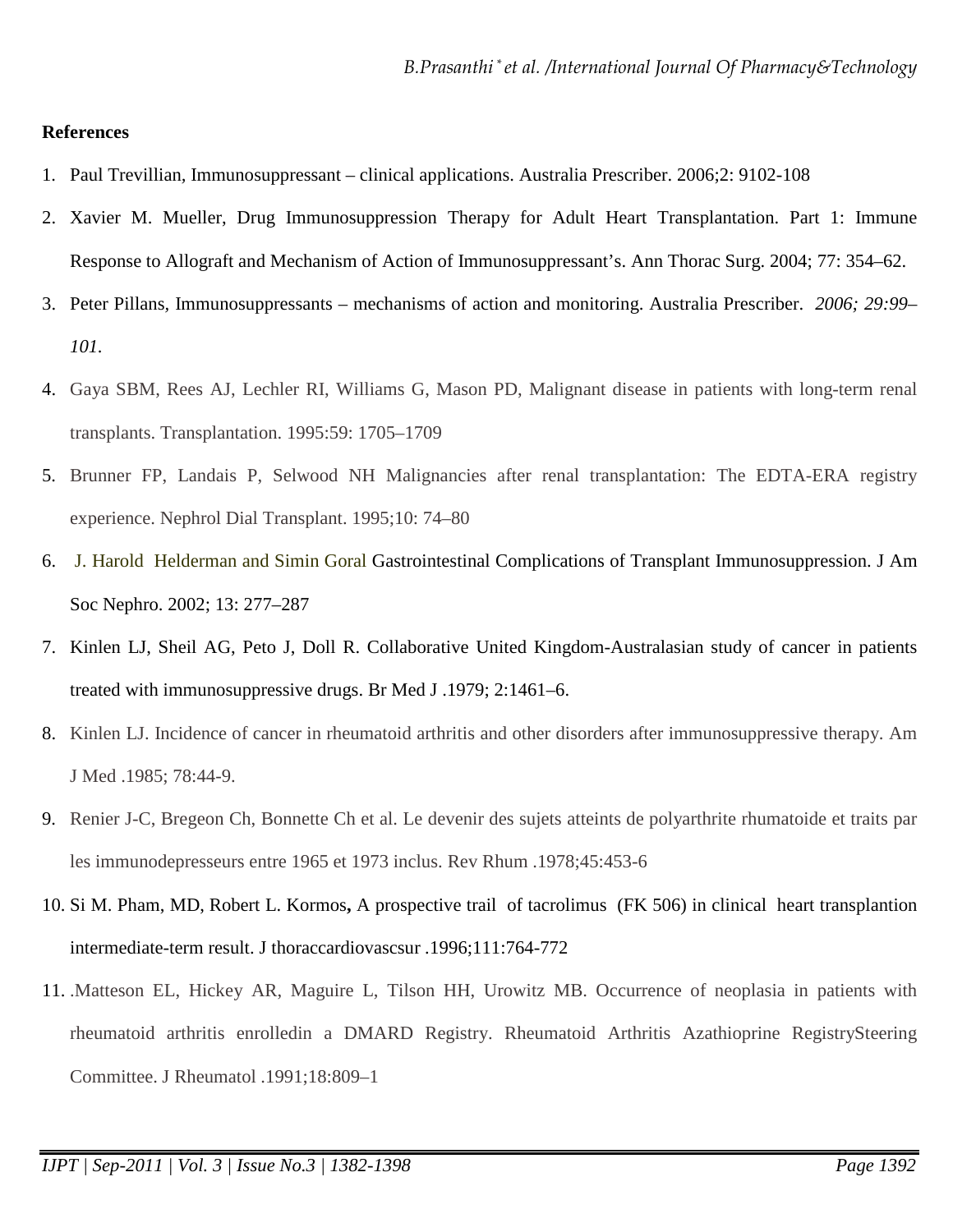- *B.Prasanthi \* et al. /International Journal Of Pharmacy&Technology* 12. Glover MT, Deeks JJ, Rat ery MJ, Cunningham J, Leigh IM. Immunosuppression and the risk of nonmelanoma skin cancer in renal transplant recipients.Lancet .1999:349-398
- 13. Marcen R, Pascual J, Tato AM, Teruel JL, Villafruela JJ, Fernandez M, etal, Influence of immunosuppression on the prevalence of cancer at kidney transplantation*.* Transplant Proc.2003;35: 1714-1716.
- 14. Webb MC, Compton F, Andrews PA, Kof man CG. Skin tumors post tranplantation: a retrospective analysis of 28 years experience at a single center. Transplant Proc. 1999;29: 828-830.
- 15. Jensen P, Hansen S, Moller B, Leivestad T, Pfef er P, Geiran O,et al. Skin cancer in kidney and heart transplant recipients and different long-term immunosupressive therapy regiments. J Am Acad Dermatol. 1999; 40: 177- 186.
- 16. Danpanich E, Kasiske BL: Risk factors for cancer in renal transplant recipients. Transplantation. 1999;68: 1859– 1864
- 17. Gunnarsson R, Lundgren G, Magnusson G, Ost L, Groth CG: Steroid diabetes-A sign of over treatment with steroids in the renal graft recipient*?* J Urol Nephrol Suppl. 1980; 54:135-13
- 18. Hjelmesaeth J, Hartmann A, Kofstad J, et al: Glucose intolerance after renal transplantation depends upon prednisolone dose and recipient age. Transplantation. 1997; 64:979-98.
- 19. Sumrani NB, Delaney V, Ding ZK, et al: Diabetes mellitus after renal transplantation in the cyclosporin eraananalysis of risk factors. Transplantation. 1991; 51:343-347.
- 20. Von Kiparski A, Fred D, Uhlschmid G, Largiader F,Binswanger U: Post-transplant diabetes mellitus in renal allograft recipients: A matched-pair control study. Nephrol Dial Transplant .1990; 5:220-225.
- 21. Yoshimura Effect on the endocrine and exocrine pancreas in kidney transplant recipients. Am J Kidney Dis. 1988; 12:11-17.
- 22. Mejia G, Arbelaez M, Henao JE, Arango JL, Garcia A: Cyclosporine-associated diabetes mellitus in renal transplants. Clin Transplant. 1989; 3:260-263.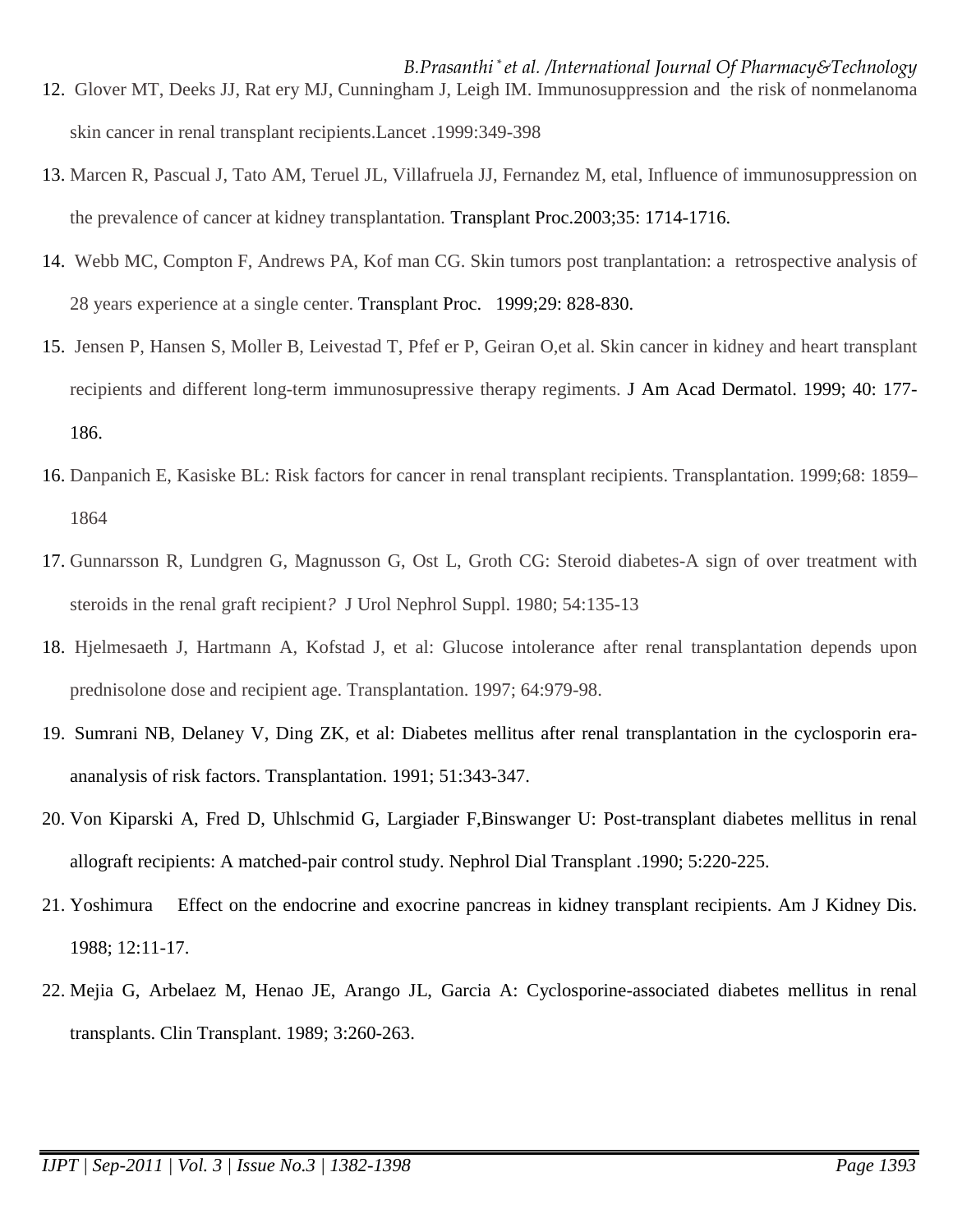- *B.Prasanthi \* et al. /International Journal Of Pharmacy&Technology* 23. Wahlstrom HE, Akimoto R, Endres D, Kolterman O,Moosa AR: Recovery and hypersecretion of insulin and reversal of insulin resistance after withdrawal of short term cyclosporine treatment. Transplantation .1992; 53:1190-1195.
- 24. Gillison SL. Barlett ST et al cyclosporine of insulin secretion—a beta cell-specific alteration of islet tissue function. Transplantation. 1991; 52:890-89.
- 25. .Maes BD, Kuypers D, Messiaen T, et al: Post transplantation diabetes mellitus in FK-506-treated renal transplant recipients: Analysis of incidence and risk factors. Transplantation. 2001;72:1655-166
- 26. Pirsch JD, Miller J, Deierhoi MH, Vincenti F, Filo RS. A comparison of tacrolimus (FK506) and cyclosporine for immunosuppression after cadaveric renal transplantation. FK506 Renal Transplant Study Group. Transplantation .1997;63: 977
- 27. Kasiske BL, Anjum S, Shah R, Skogen J, Kandaswamy C, Danielson B, O'Shaughnessy EA, Dahl DC, Silkensen JR, Sahadevan M, Snyder JJ: Hypertension after kidney transplantation. Am J Kidney Dis. 2004;43: 1071–1081
- 28. First MR, Neylan JF, Rocher LL, Tejani A: Hypertension after renal transplantation. J Am Soc Nephrol. 1994;4 : S30–S36
- 29. Curtis JJ: Cyclosporine and post transplant hypertension. J Am Soc Nephrol. 1992;2: S243–S245
- 30. Bantle JP, Nath KA, Sutherland DE, Najarian JS, Ferris TF: Effects of cyclosporine on the renin-angiotensinaldosteronesystem and potassium excretion in renal transplant recipients. Arch Intern Med .1985; 145: 505–508
- 31. Bennett WM: Insights into chronic cyclosporine nephrotoxicity. Int J Clin Pharmacol Ther. 1996; 34: 515–519
- 32. Lanese DM, Conger JD: Effects of endothelin receptor antagoniston cyclosporine-induced vasoconstriction in iso latedrat renal arterioles. J Clin Invest*.* 1993;91: 2144–2149
- 33. Zhang R, Leslie B, Boudreaux JP, Frey D, Reisin E: Hypertension after kidney transplantation: Impact, pathogenesisand therapy. Am J Med Sci*.*2003; 325: 202–208,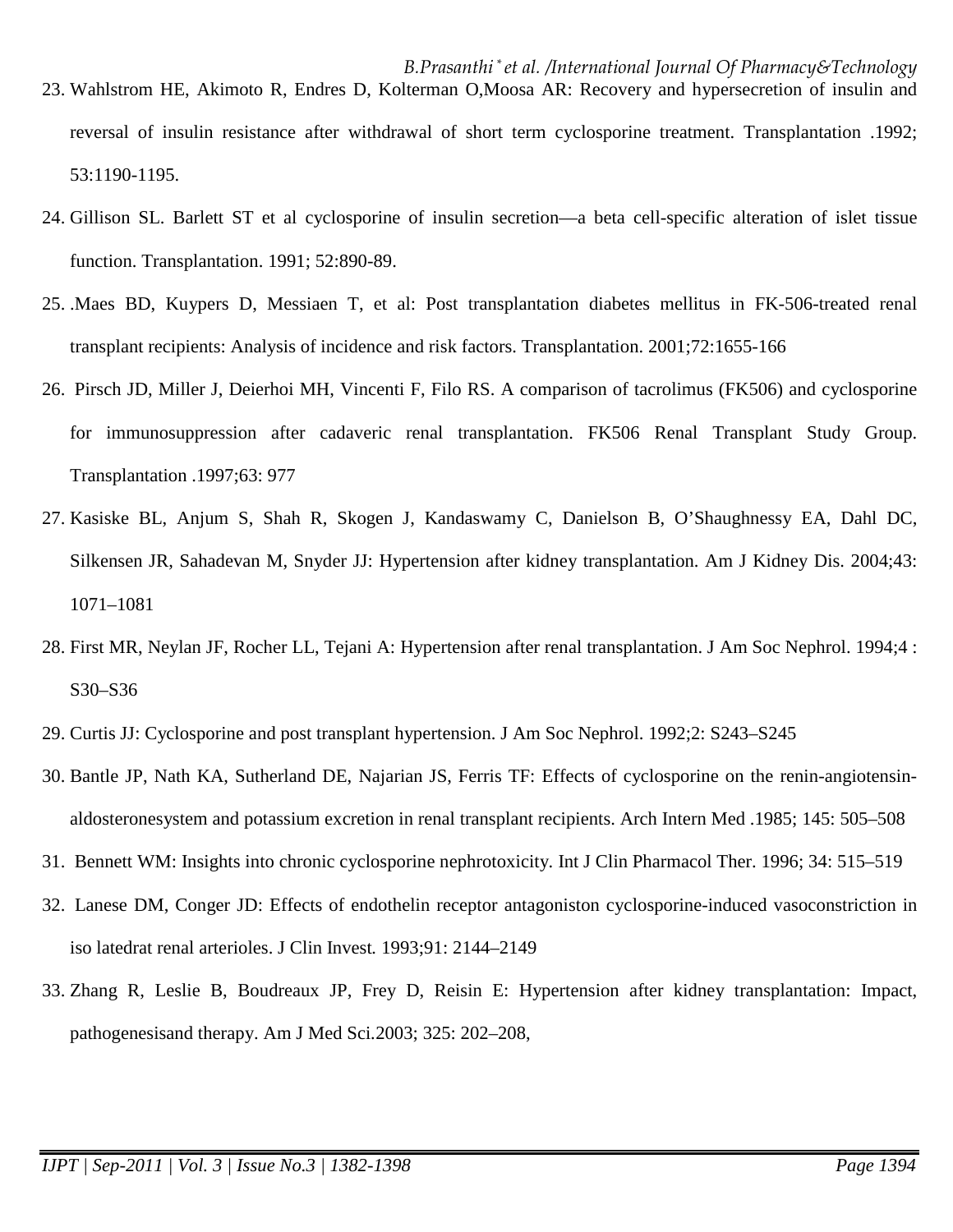- *B.Prasanthi \* et al. /International Journal Of Pharmacy&Technology* 34. Jeanmart H, Malo O, Carrier M, et al. Comparative study of cyclosporine and tacrolimus vs. newer immunosuppressants mycophenolate mofetil and rapamycin on coronary endothelial function. J Heart Lung Transplant. 2002; 21:990–8.
- 35. .Ramzy D, Rao V, Tumiati LC, et al. Tetrahydrobiopterin prevents cyclosporine-induced vasomotor dysfunction. Transplantation*.* 2005; 79:876–81
- 36. Taylor DO, Barr ML, Radovancevic B, Renlund DG, Mentzer RM Jr, Smart FW, etal A randomized, multicenter comparison of tacrolimus and cyclosporine immunosuppressive regimens in cardiac transplantation: decreased hyperlipidemia and hypertension with tacrolimus. J Heart Lung Transplant*.* 1999; 18: 336–345
- 37. Kasiske BL: Clinical practice guidelines for managing dyslipidemias in kidney transplant patients. Am J Transplant*.* 2005; 5: 1576
- 38. Kahan BD, Camardo JS. Rapamycin: clinical results and future opportunities. Transplantation*.* 2001; 72: 1181– 1193
- 39. Wei L, MacDonald TM, Walker BR. Taking glucocorticoids byprescription is associated with subsequent cardiovascular disease. Ann Intern Med*.* 2004; 141:764-70.
- 40. Jeanmart H, Malo O, Carrier M, et al. Comparative study ofcyclosporine and tacrolimus vs. newer immunosuppressants mycophenolate mofetil and rapamycin on coronary endothelial function. J Heart Lung Transplant. 2002; 21:990-8.
- 41. Morris ST, McMurray JJ, Rodger RS, et al. Endothelial dysfunction in renal transplant recipients maintained on cyclosporine. Kidney Int*.* 2000; 57:1100-6.
- 42. Ovuworie CA, Fox ER, Chow CM, et al. Vascular endothelial function in cyclosporine and tacrolimus treated renal transplant recipients. Transplantation. 2001; 72:1385-8.
- 43. Schrama YC, van Dam T, Fijnheer R, et al. Cyclosporine is associated with endothelial dysfunction but not with platelet activation in renal transplantation. Neth J Med. 2001; 59:6-15.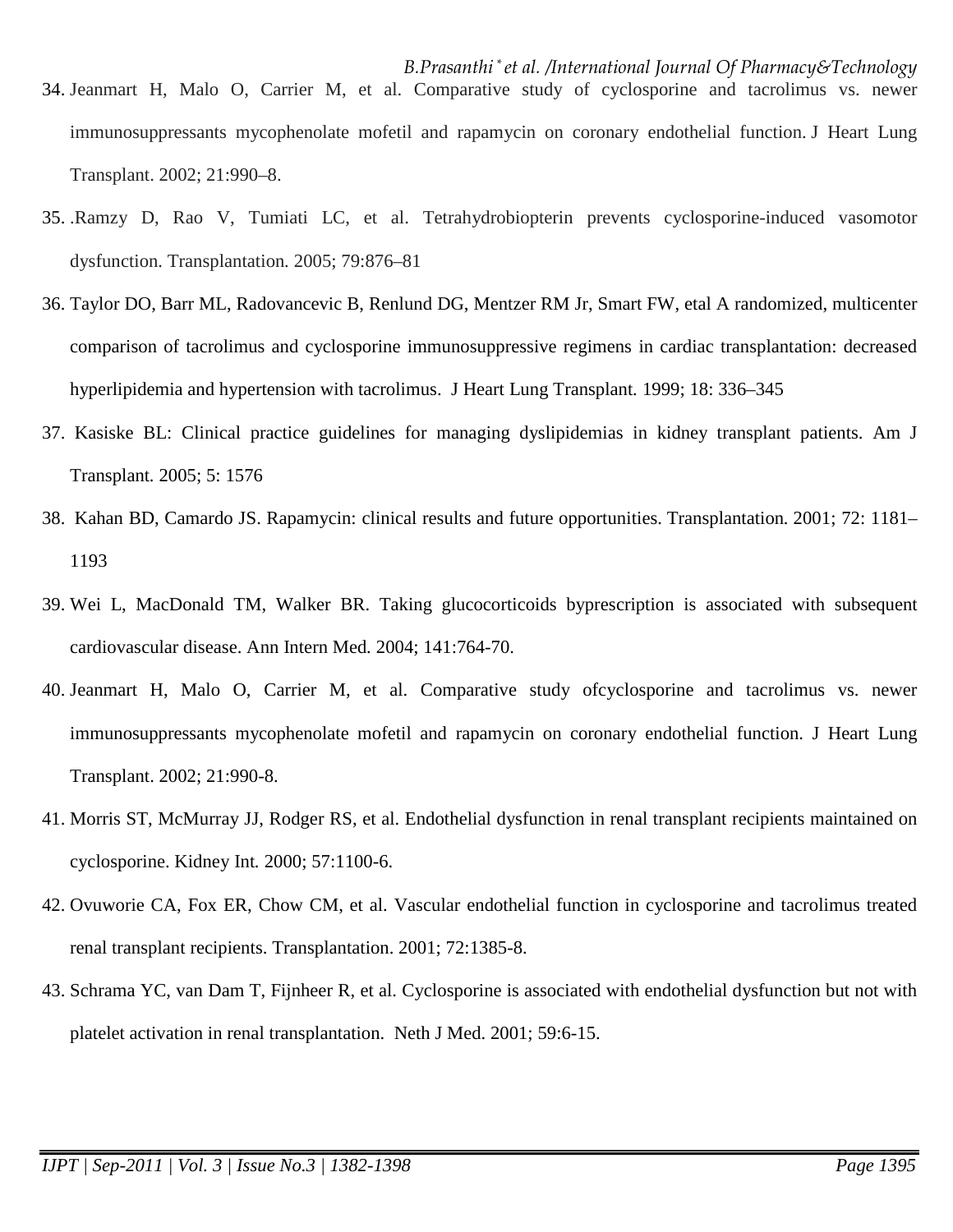- *B.Prasanthi \* et al. /International Journal Of Pharmacy&Technology* 44. Gunji Y, Ochiai T, Sakamoto K et al. Pathologic characteristics of vasculitis in renal transplant recipient dogs receiving immunosuppressive agents, FK 506, rapamycin, or RS-61443. Transplant Proc. 1993; 25:752.
- 45. Sollinger HW. Mycophenolate mofetil for the prevention of acute rejection in primary cadaveric renal allograft recipients. Transplantation*.* 1995; 60: 225–232.
- 46. The Tricontinental Mycophenolate Mofetil Renal Transplantation Study Group. A blinded randomized clinical trial of mycophenolate mofetil for the prevention of acute rejection in cadaveric renal transplantation. Transplantation. 1996; 61: 1029–1037
- 47. European Mycophenolate Mofetil Cooperative Study Group. Placebo controlled study of mycophenolate mofetil combined with cyclosporine and corticosteroids for prevention of acute rejection. Lancet. 1995; 345: 1321–1325.
- 48. Kobashigawa JA, Miller L, Renlund D et al. A randomized active-controlled trial of mycophenolate mofetil in heart transplant recipients. Mycophenolate Mofetil Investigators. Transplantation .1998; 66: 507–515.
- 49. Milliard S, Silva A, Blaise G et al. Rapamycin's effect on vasomotionin the rat. Transplant Proc. 1998; 30: 1036–1038.
- 50. Groetzner J, Meiser BM, Schirmer J, et al. Tacrolimus or cyclo sporine for immunosuppression after cardiac transplantation: Whichtreatment reveals more side effects during long-term follow-up? Transplant Proc. 2001;33:1461-4.
- 51. Kobashigawa JA, Patel J, Furukawa H, et al. Five-year results of arandomized, single-center study of tacrolimus vs. microemulsioncyclosporine in heart transplant patients. J Heart Lung Transplant. 2006; 25:434-9.
- 52. Koabashigawa J.A. Controversies in heart and lung transplantation immunosuppression: tacrolimus versus cyclosporine. Transplantation Proc. 1998;30:1095-109
- 53. Bryan D. Myers, Richard Sibley al The long-term course of cyclosporine-associated chronic Nephropathy . International Society of Nephrology .1988;33:590-600
- 54. Li-Juan Huang, Qin Zhu, Min Lei, Qian Cao, Current use of immunosuppressive agents in inflammatory bowel disease patients in East China. World J Gastroenterol. 2009 15(24): 3055-3059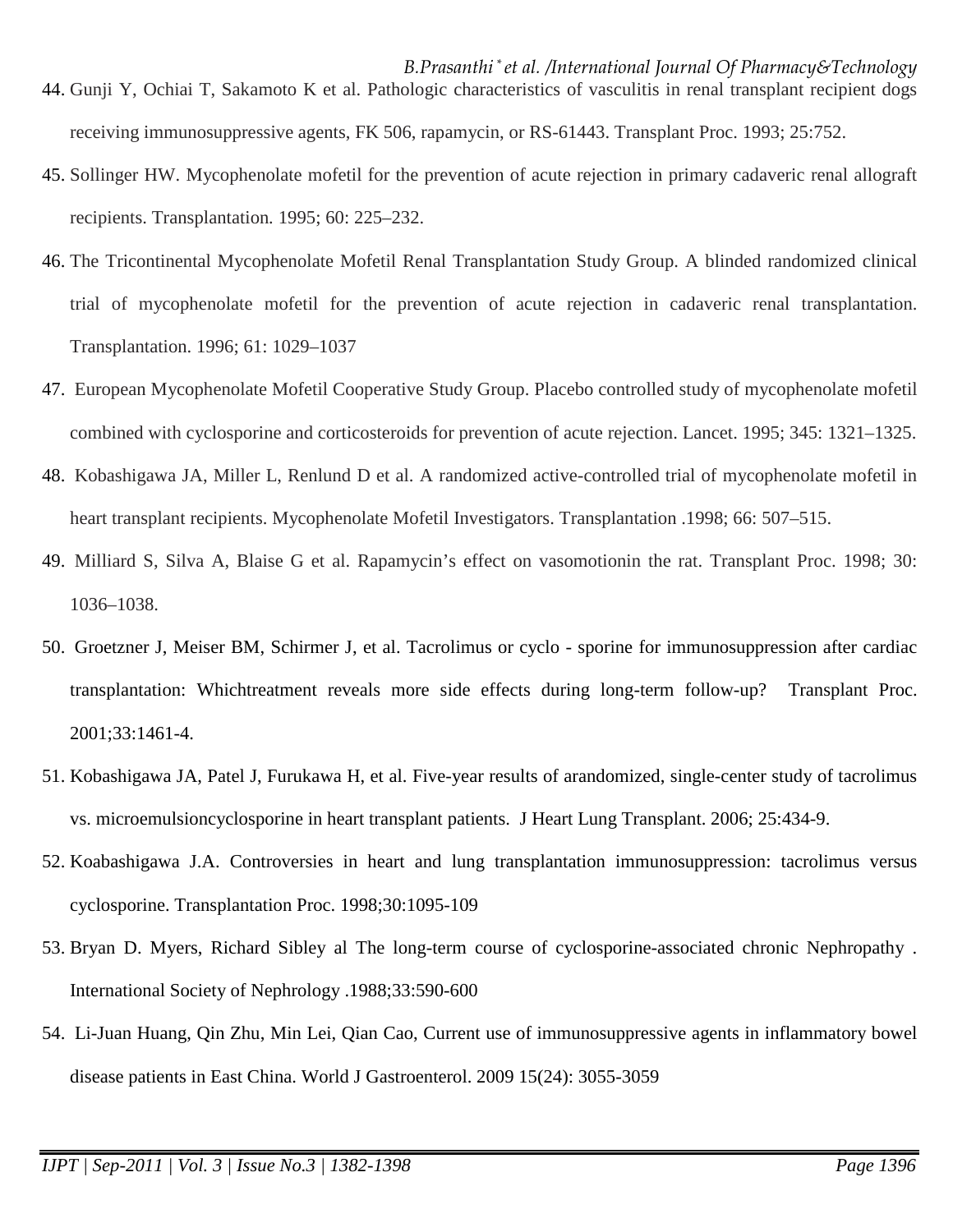- *B.Prasanthi \* et al. /International Journal Of Pharmacy&Technology* 55. .Chakravarty K, McDonald H, Pullar T, Taggart A, Chalmers R, Oliver S, et al; British Society for Rheumatology, British Health Professionals in Rheumatology Standards, Guidelines and Audit Working Group; British Association of Dermatologists. BSR/BHPR guideline for disease-modifying anti-rheumatic drug (DMARD) therapy in consultation with the British Association of Dermatologists. Rheumatology (Oxford) 2008;47:924-5.
- 56. Candy S, Wright J, Gerber M, Adams G, Gerig M, Goodman R. A controlled double blind study of azathioprine in the management of Crohn's disease. Gut. 1995;37: 674–67
- 57. Present DH, Meltzer SJ, Krumholtz MP, Wolke A, Korelitz BI. 6-Mercaptopurine in the management of inflammatory bowel disease: short- andlong-term toxicity. Ann Int Med.1989; 111: 641–649
- 58. Gluck et al, Immune status and risk for infection in patients receiving chronic immunosuppressive therapy**.** j Rheumatol. 2005;32(8):1473-80.
- 59. Pirsch JD, Miller J, Deierhoi MH, Vincenti F, Filo RS: A comparison of FK506 (FK506) and CsA for immunosuppression after cadaveric renal transplantation. Transplantation*.* 63: 977–983.
- 60. Sollinger HW: Mycophenolate mofetil for the prevention of acute rejection in primary cadaveric renal allograft recipients. Transplantation .1995 ;60: 225–232.
- 61. Viale P, Scudeller L. Infectious complications after renal transplantation. GItalNefrol. 2004;21: S48-52.
- 62. Alangaden GJ, Thyagarajan R, Gruber SA. Infectious complications after kidney transplantation: current epidemiology and associated risk factors. Clin Transplant. 2006; 20(4): 401-9.
- 63. Cisneros JM, Munoz P, Torre-Cisneros J, Gurgui M, Rodriguez-Hernandez MJ, Aguado JM, etal. Pneumonia after heart transplantation: a multi-institutional study. Spanish Transplantation Infection Study Group. Clin Infect Dis. 1998;27:324–331.
- 64. Singh N, Paterson DL. Mycobacterium tuberculosis infection in solidorgan transplant recipients: impact and implications for management. Clin Infect Dis .1998;27:1266 1277.